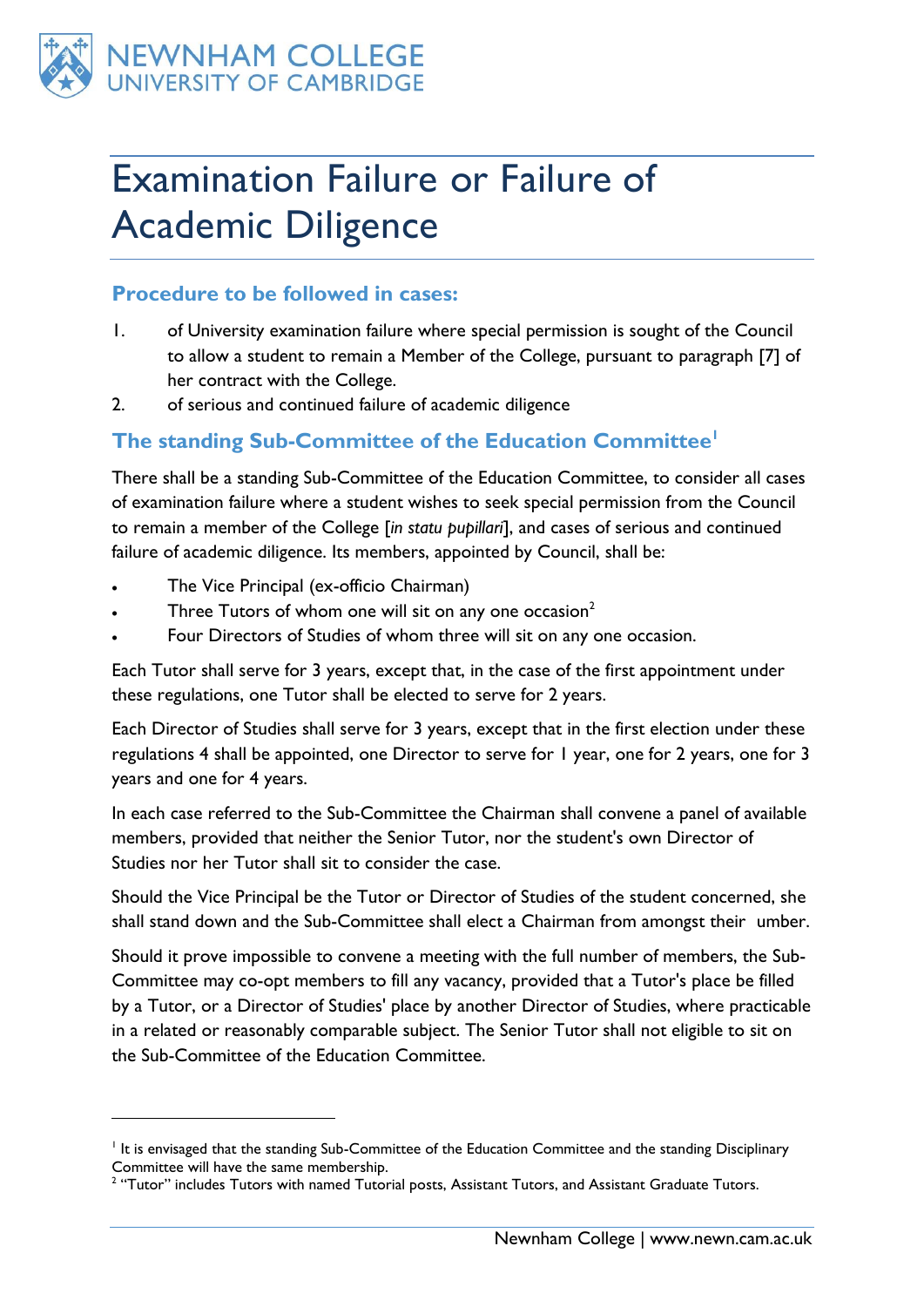#### **A. University Examination failure**

- 1. Where a student has failed to be classed or failed to pass an examination that is not classed, the Senior Tutor shall write to inform the student of the examination result and the procedure to be followed if the student wishes a case to be presented to the Sub-Committee of the Education Committee and thence to the Council. (If the Senior Tutor is to be away from Cambridge when the examination results are expected, she shall ask another Senior Member to stand in for her.) A copy of this letter, marked "Confidential", shall be placed in the student's file; copies will also be sent to her Tutor, her Director of Studies and to the Principal as Chairman (of the Education Committee).
- 2. If a student wishes to request that her case be referred to the Sub-Committee of the Education Committee she must, within 5 days from the date of the written notification, write to the Senior Tutor to this effect.
- 3. The Senior Tutor shall then give the following information to the Chair of the Sub-Committee of the Education Committee:
	- 1. A statement of the status of the student in terms of the year of her course.
	- 2. The examination concerned (specifically whether a Tripos examination or not).
	- 3. In the case of a Tripos examination, whether an application has been or will be submitted to obtain leave for the student to proceed as if she had obtained Honours and the outcome of any such application.
	- 4. If no application is being made or has been granted, how the student is placed with regard to her standing for further examinations, viz:
		- i. whether it would be possible for her to continue to an Honours degree in the same Tripos or in another Tripos, or
		- ii. whether she could not under any reasonable circumstance proceed to an Honours degree but would have to proceed to an Ordinary degree.

Reference to the Regulations for the relevant Tripos (page and paragraph number from the current volume of the Statutes and Ordinances of the University) should be included.

- 4. The student must be notified in writing of the date and time of the meeting of the Sub-Committee, given a copy of this procedure, and provided at the earliest opportunity with a copy of any available written material referred to in A.3 (above) and C.3 (below). The Sub-Committee is the primary tribunal of fact and therefore the substantive evidence gathering hearing, whose recommendation is forwarded to Council.
- 5. The procedure continues at C. Conduct of the Sub-Committee of the Education Committee.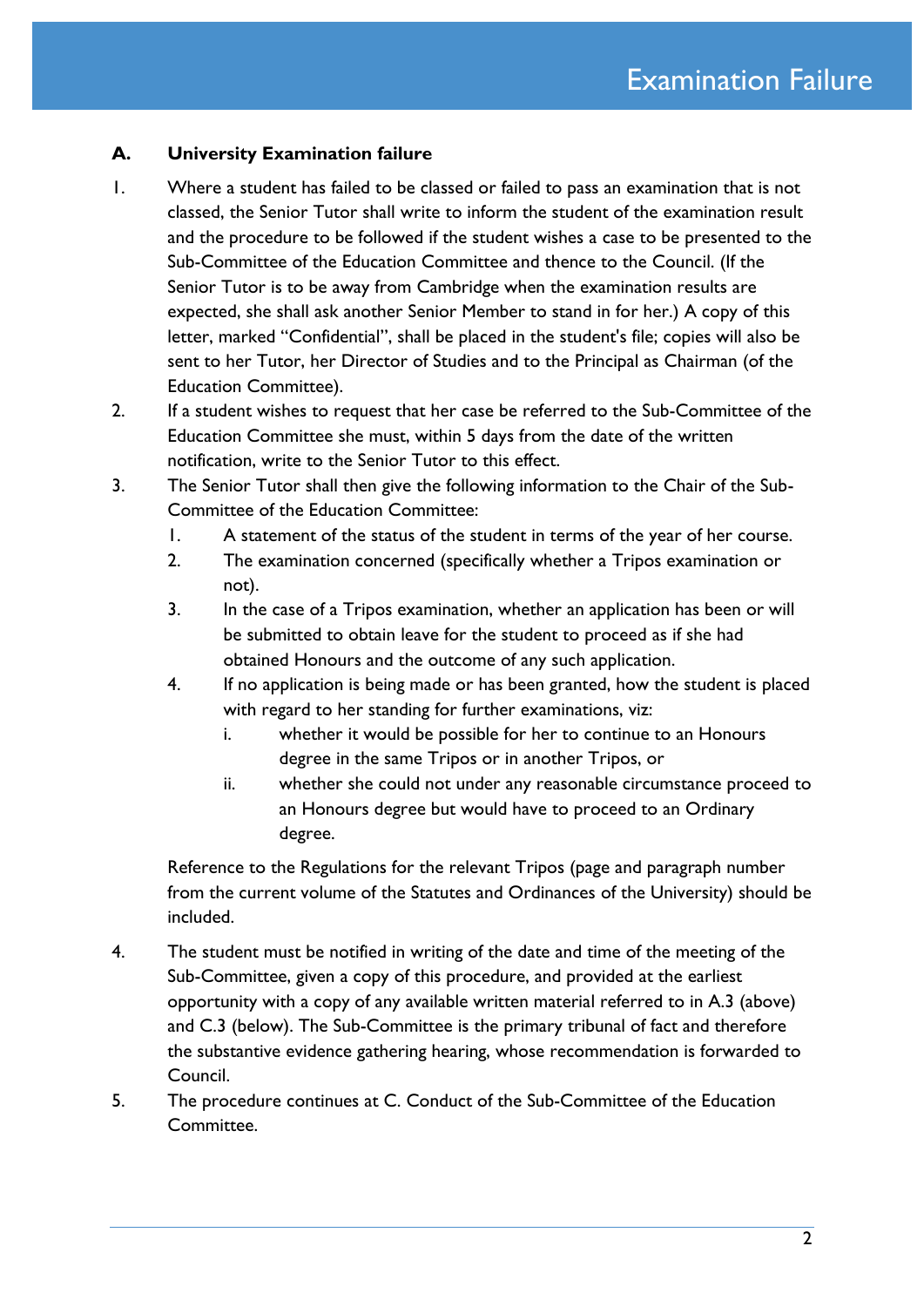#### **B. Serious and continued failure of academic diligence**

- 1. Where the procedures for dealing with cases of failure in academic diligence have been followed without adequate improvement in the student's performance, the Senior Tutor may refer the case to the standing Sub-Committee of the Education Committee. The Senior Tutor shall write to inform the student that she has done so, giving her reasons for doing so. The Senior Tutor shall inform the Council that a case has been referred to the standing Sub-Committee, and this fact (without any personal or other identifying detail) shall be reported in Reserved Business.
- 2. The student must be notified in writing of the date and time of the meeting of the Sub-Committee, given a copy of this procedure, and provided at the earliest opportunity with a copy of any available written material referred to in C.3 below. The Sub-Committee is the primary tribunal of fact and therefore the substantive evidence gathering hearing, whose recommendation is forwarded to Council.
- 3. The procedure continues at C. Conduct of the Sub-Committee of the Education Committee.

#### **C. Conduct of the Sub-Committee of the Education Committee**

- 1. The student may present her case in one or more of the following ways all equally acceptable to the Sub-Committee:
	- 1. by making a written submission;
	- 2. by asking a resident Senior Member of the University (on the Roll of the Regent House) to speak on her behalf;
	- 3. by appearing in person before the Committee. NB: A student wishing to attend in person is entitled to bring with her someone of her choosing as a friend or supporter, but not as an advocate entitled to speak on her behalf.
- 2. The student and the Senior Member (as in 1b, if speaking on the student's behalf), if either of them so wish, may provide a written statement and speak to it at the meeting and may ask the Sub-Committee to hear from such witnesses as the Sub-Committee deem appropriate.
- 3. The Sub-Committee shall hear in writing or in person from:
	- 1. the Senior Tutor
	- 2. the student's Director of Studies, who shall present as evidence all available supervision reports;
	- 3. the student's Tutor who may deal with other relevant matters, including any circumstances which might have prevented the student from working adequately;
	- 4. the receiving Director of Studies in the case of a change of subject.

If any of them so wish, they may provide a written statement and speak to it at the meeting.